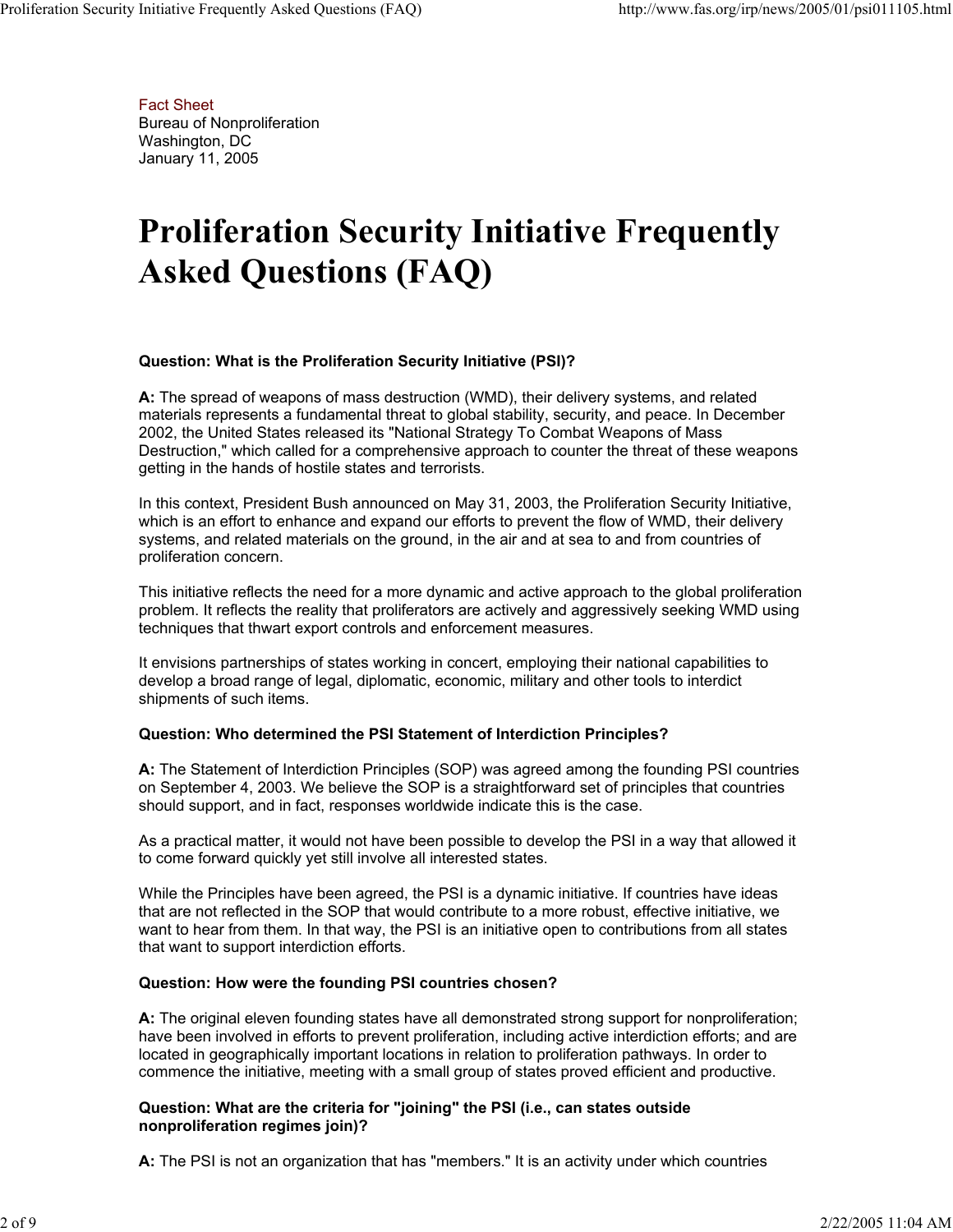around the world will cooperate and coordinate more closely on efforts to prevent shipments of WMD, delivery systems, and related materials.

The U.S. welcomes the support of all states for the PSI, particularly flag, coastal, or transshipment states, or those likely to have suspect flights in their airspace, that may have an especially important role to play in preventing such shipments.

#### **Question: What does the United States want from other countries?**

**A:** The U.S. wants other countries to support PSI and more proactive and deliberate actions to impede and stop shipments of WMD, delivery systems, and related materials going to or from states or non-state actors of proliferation concern.

The U.S. seeks other states' support for the Statement of Interdiction Principles and their thoughts on the contributions they will be able to make, and how they might contribute to further operationalizing the initiative.

If states have the necessary legal authority to take the steps outlined in the SOP, the U.S. hopes that they will agree to support the PSI and cooperate in interdiction efforts. If states do not have all or any of the needed legal authorities, the U.S. hopes that they will take the steps to improve their national legal authority so that they can assist in interdiction activities.

If states have capabilities they can contribute to interdiction efforts, such as operational or Informational assets, the U.S. hopes that they will be willing to use these capabilities in support of PSI efforts.

Ultimately, the United States wants countries to establish the ,practical basis to cooperate on interdiction efforts. It may well be that a state that indicates interest in the PSI is never asked to help on interdictions, simply because a case requiring that state's help does not arise. However, states should be ready for quick and effective action in the event they can be helpful in preventing a shipment of proliferation concern.

#### **Question: What steps should be taken to express interest in the PSI? Would expression of interest mean an invitation to PSI meetings?**

**A:** Countries that support the PSI and the Statement of Interdiction Principles are encouraged to make that known officially. Countries with the ability to make effective contributions that are interested in participating in PSI activities should also make that known. Since the inception of the initiative, more than 60 nations have indicated their support.

Rather than view PSI meetings as the key, we encourage states to consider PSI as a series of activities, based on concrete and practical cooperation and coordination between and among states.

#### **Question: How should states endorse the PSI Statement of Interdiction Principles (SOP)?**

**A:** The preferred means of conveying explicit support for the PSI SOP is through diplomatic note or another form of official correspondence, accompanied by a public statement of support, if possible. Some foreign officials have first made public or private remarks noting their support for the initiative and SOP, however, these verbal announcements should preferably be followed by written documentation.

#### **Question: What concrete steps can a state take to contribute to the PSI?**

**A:** States are encouraged to:

- Formally commit to and publicly endorse, if possible, the PSI and its Statement of Interdiction Principles and indicate willingness to take all steps available to support PSI efforts.
- Undertake a review and provide information on current national legal authorities to undertake interdictions at sea, in the air or on land. Indicate willingness to strengthen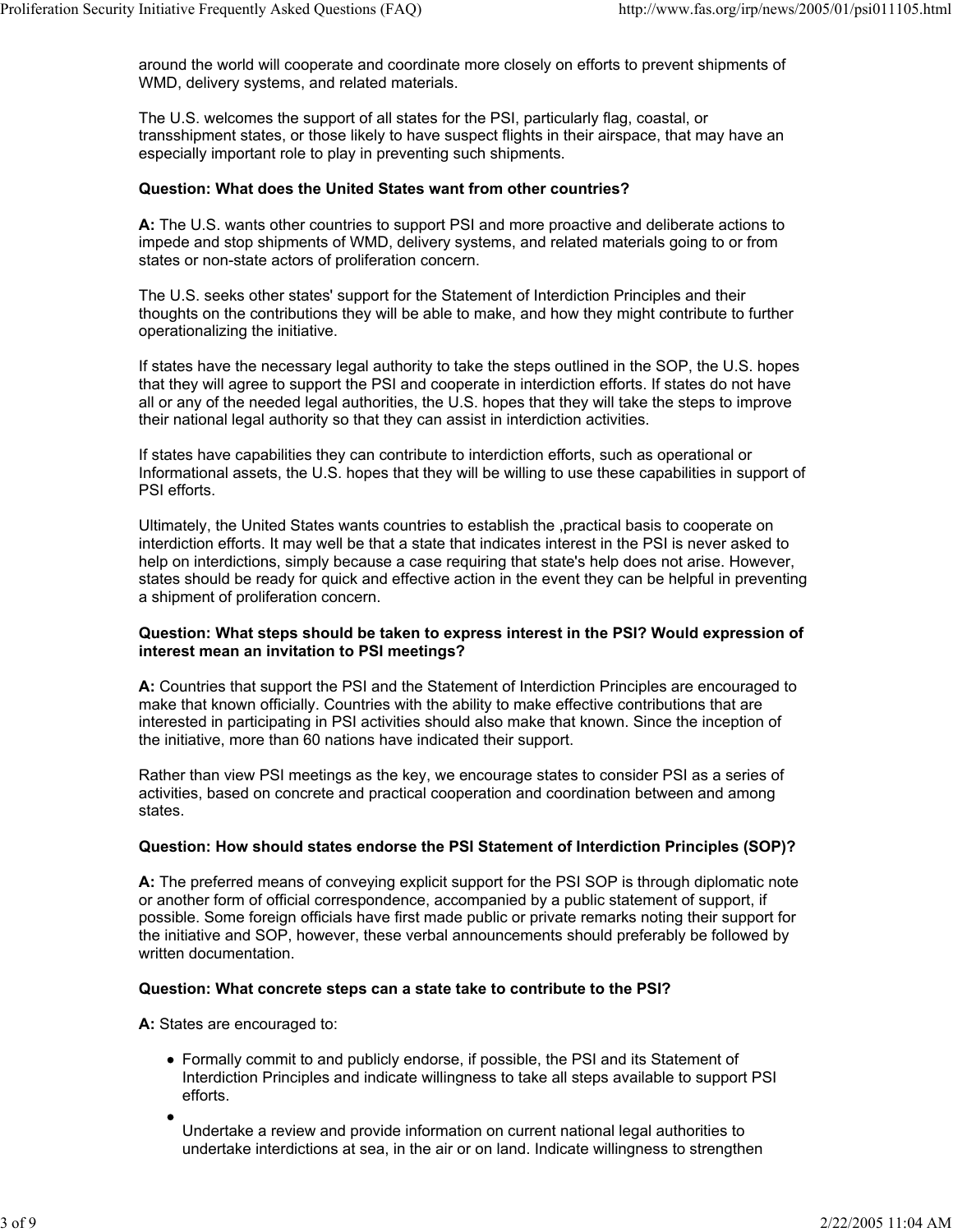authorities where appropriate.

- Identify specific national assets that might contribute to PSI efforts (e.g., information sharing, military and/or law enforcement assets).
- Provide points of contact for PSI interdiction requests and other operational activities. Establish appropriate internal government processes to coordinate PSI response efforts.
- Be willing to actively participate in PSI interdiction training exercises and actual operations as opportunities arise.
- Be willing to consider signing relevant agreements (e.g. boarding agreements) or to otherwise establish a concrete basis for cooperation with PSI efforts (e.g., MOU on overflight denial).

Keeping the above steps in mind, we do not expect every country to contribute at the same level to PSI activities, exercises, or meetings. However, we do expect that states serious about the PSI will undertake a considered evaluation of their capabilities and strengths and offer what they can in support of building the initiative.

# **Question: Will the PSI affect legitimate dual-use commerce?**

**A:** PSI is not aimed against legitimate commerce, dual-use or otherwise. It seeks to address efforts by states or non-state actors of proliferation concern to ship or receive WMD, delivery systems, or related materials. If we have adequate information that a shipment is destined for an end-use of proliferation concern, we will work to stop that shipment.

PSI does not envision stopping and inspecting every shipment that might involve items that could be used in a proliferation program; rather our intent is to take action based on solid information on shipments that we believe are destined for states or non-state actors of proliferation concern. Legitimate dual use commerce will very rarely be affected by PSI.

**Question:** What constitutes a "country of concern?" Would failure of a state to join a nonproliferation regime automatically qualify it as a state of concern?

**A:** Paragraph one of the PSI Statement of Interdiction Principles contains a definition of "states or non-state actors of proliferation concern", which is: "States or non-state actors of proliferation concern" generally refers to those countries or entities that the PSI participants involved establish should be subject to interdiction activities because they are engaged in proliferation through: (1) efforts to develop or acquire chemical, biological, or nuclear weapons and associated delivery systems; or (2) transfers (either selling, receiving, or facilitating) of WMD, their delivery systems, or related materials."

We believe this is as far as it is necessary to go in defining what constitutes a "state of proliferation concern" for PSI.

The basis for considering a state "of proliferation concern" is not whether or not a state has joined or abides by multilateral nonproliferation treaties or regimes.

#### **Question: How does the PSI fit with the Container Security Initiative (CSI)?**

**A:** The PSI and the CSI are complementary, in that both seek to enhance our ability to prevent shipments of problematic cargo. However, the Container Security Initiative is limited to maritime cargoes that are going to be sent to the United States; PSI seeks to address cargoes at sea, in the air, and on land anywhere in the world. CSI is focused on ensuring adequate capabilities exist at major ports to screen cargo containers and ensure they do not contain problematic items. PSI efforts would include action against shipments en route, not only when they might arrive in a port.

#### **Question: How does PSI relate to other "interdiction" efforts, such as counternarcotics?**

**A:** To the extent that efforts in other areas -- such as the prevention of trafficking in narcotics - have developed procedures that may be useful models for PSI efforts, we are considering how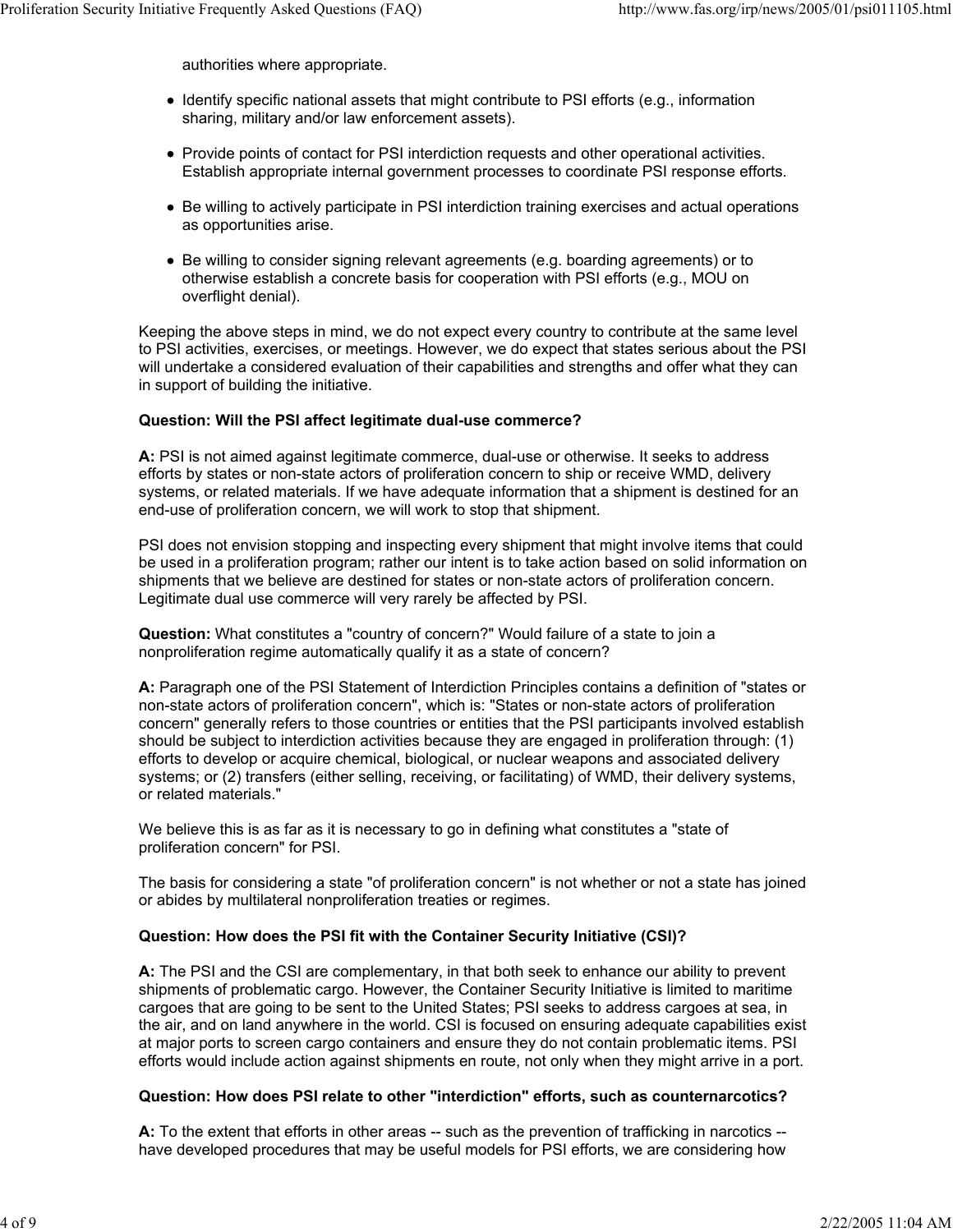they can be adapted to support our efforts.

## **Question: What is the relationship between PSI and formal nonproliferation structures (e.g., MTCR, OPCW, NPT)?**

**A:** The PSI is an activity, not an organization. PSI activities will be consistent with domestic and international legal frameworks, many of which, in turn, implement existing nonproliferation structures.

For example, the PSI will build on existing nonproliferation export control regime efforts to identify and prevent the export of certain commodities to WMD and missile programs of proliferation concern. It seeks to complement and work within the limits of established domestic and international law, including nonproliferation treaties.

# **Question: How does PSI relate to other nonproliferation treaties or regimes?**

**A:** We have a robust toolbox to prevent proliferation - nonproliferation treaties, multilateral export control regimes, national export controls and enforcement measures.

The PSI will build on these existing tools to prevent the proliferation of WMD, their delivery systems, and related materials. It does not replace other nonproliferation mechanisms, but reinforces and complements, them.

**Question:** What is the relationship between PSI and International Organizations, such as the UN?

**A:** The PSI is not envisioned as a formal organization with a budget and headquarters, but rather a collection of interdiction partnerships among interested states taking steps consistent with their respective national legal authorities and international law and frameworks.

While PSI activities may be informed by efforts in other fora, the statement of principles does not establish any mechanism for formal cooperation with the UN or any other multilateral or international bodies.

Notwithstanding, it is noteworthy that the United Nations' High-level Panel in its December 2004 Report to the Secretary General recommended "that all States should be encouraged to join this voluntary initiative" (PSI).

# **Question: Will there be a formal mechanism for coordination with the UN?**

**A:** PSI activities will be undertaken by states consistent with their national legal authorities and we do not see a need to create any new type of formal mechanism for regular coordination with the United Nations. That said, we believe that it will be useful to keep international bodies such as the UN informed of PSI developments. It is, of course, true that states may report to the UN or other international bodies appropriate information about actions that they take if they believe they should do so.

**Question:** Is there intent to use UN Security Council resolutions on terrorism as an international legal basis for PSI actions?

**A:** The PSI SOP states that activities will be undertaken consistent with national legal authorities and relevant international law and frameworks. If an activity is authorized under a UNSC resolution, then it could be cited by a PSI participant as authority for its participation in an interdiction.

Participation in the PSI is voluntary. If a state believes it does not have the legal authorities to act in a specific action, it can decline to participate.

#### **Question: What is the relationship between the PSI SOP and UN Security Council Resolution 1540?**

**A:** UNSCR 1540 and the PSI SOP are mutually reinforcing and are legally and politically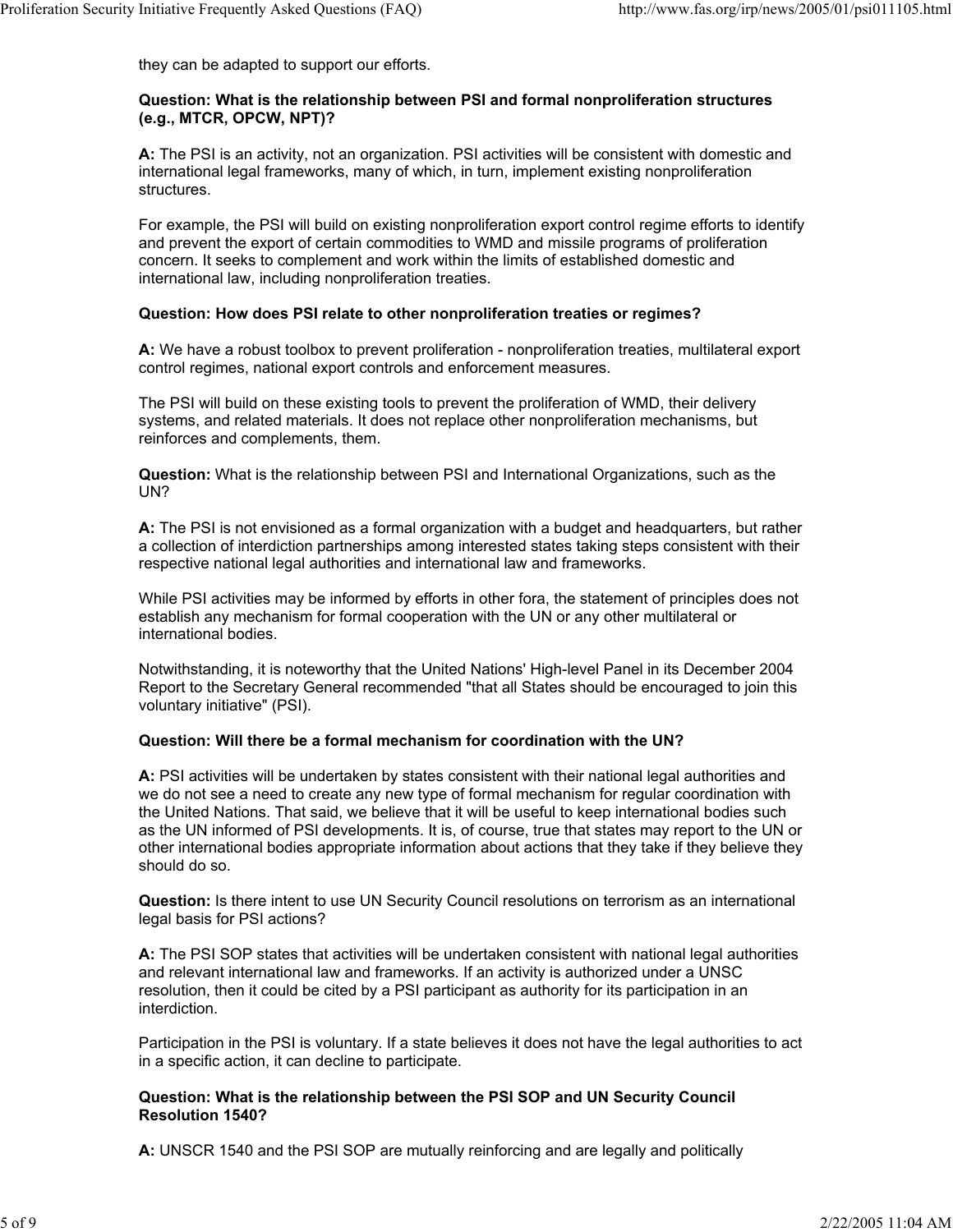compatible.

The April 2004 unanimous passage of UN Security Council Resolution 1540 recognizes the threat to international peace and security posed by the proliferation of Weapons of Mass Destruction (WMD) and outlines concrete actions states can take to counter this threat.

Amongst other steps, operative paragraph 10 of UNSCR 1540 calls upon all states - in accordance with their national legal authorities and legislation and consistent with international law - to take cooperative action to stop, impede, intercept and otherwise prevent the illicit trafficking in these weapons, their means of delivery and related materials.

The Proliferation Security Initiative (PSI) and its Statement of Interdiction Principles (SOP) identifies steps that can produce the kind of cooperation called for in UNSCR 1540. Accordingly, PSI is completely consistent with the UNSC Resolution.

Furthermore, UNSCR 1540's decision under Chapter VII of the UN Charter that all states shall develop effective border, national export, transshipment, end-user and physical protection controls to prevent proliferation is consistent with and, in fact, bolsters the SOP's call for nations to "review and work to strengthen their relevant national legal authorities where necessary ... (and) international law and frameworks in appropriate ways to support these commitments."

#### **Question: Can a party to the NPT (Nuclear or Non-nuclear Weapons State) join in seizing nuclear materials without violating its NPT commitments?**

**A:** Yes, NPT parties can be part of an effort to seize nuclear materials in appropriate circumstances. As part of a PSI action, other partners may be called upon to provide technical, security, or legal assistance in particular cases. Such states would, of course, then need to abide by their obligations under the NPT with respect to disposing or safeguarding of such materials.

#### **Question: What legal authorities exist for interdiction actions?**

**A:** PSI actions will be consistent with existing national legal authorities and international law and frameworks.

There already exists a large body of authority for undertaking interdictions, such as those involving actions by coastal states in their territorial waters, or by flag states against vessels operating on the high seas under their flags. There is of course also authority under international law for states to take actions with respect to their land and airspace.

States also have a range of authorities under their domestic laws that can be used to help achieve the goals of the PSI. In the case of the United States, for example, our export control laws contain "catch all controls" that could provide a basis under U.S. domestic law for the U.S. to detain and prevent shipments of WMD, delivery systems, and related materials from the United States, if such shipments are destined for end users or end uses of proliferation concern.

Indeed, PSI anticipates a large role for national export control and law enforcement agencies; states' ability to prevent proliferation starts with their national legal authorities and ability to enforce those authorities.

#### **Question: What changes are contemplated to existing law?**

**A:** We are working first to understand the range of international and collective domestic authorities currently available to states for interdiction actions. This will help us better assess what actions might be useful, and how they might be implemented, to support the objectives of the PSI. We are also working to identify actions that can be taken within the structure of existing laws, such as in connection with the boarding agreements we are planning to pursue with flag states that will strengthen the legal basis for acting to stop the flow of WMD-related items as cases arise.

Certain countries, in responding to our approach on PSI, have already made clear that they will be seeking to make changes to their own national legal authorities to allow them to better support PSI efforts. We encourage such actions, and are ready to assist countries to put in place stronger laws in place to support nonproliferation efforts.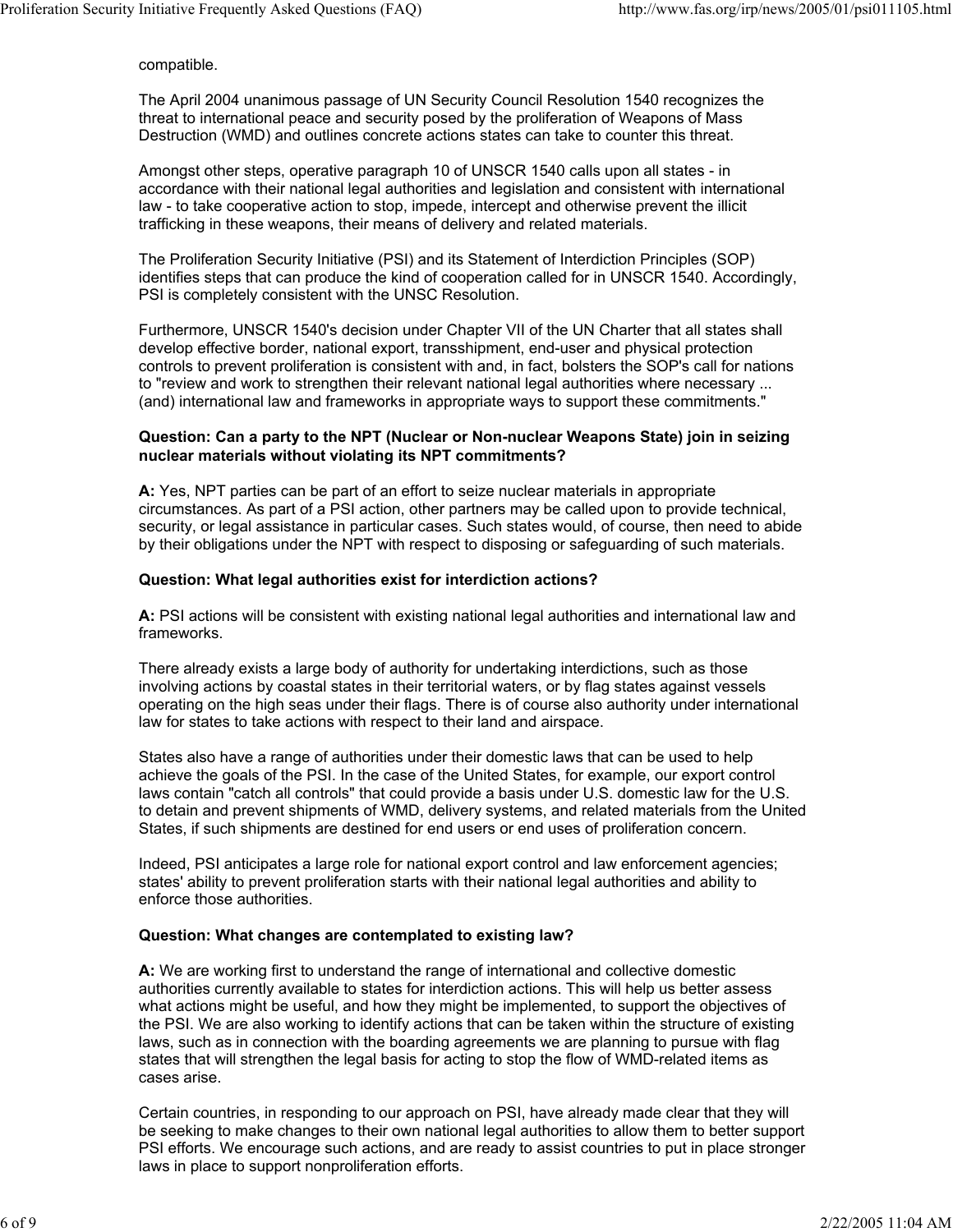## **Question: Does the initiative alter how participating countries implement international law?**

**A:** PSI actions will be taken consistent with existing international law and frameworks. The PSI statement of principles specifically highlights this point.

# **Question: What are the full ramifications under international law of air and sea interdictions in international waters and airspace?**

**A:** There are a variety of circumstances under which states may cooperate to prevent transfers, including most notably cases in which a flag state is cooperating in efforts to prevent use of its flag vessels for transfers or enforcing its domestic law in its territory, territorial sea and airspace. The PSI Statement of Interdiction Principles is explicit that PSI activities will be undertaken consistent with national legal authorities and relevant international law and frameworks.

# **Question: What are modalities and legal ramifications in cases of interdiction of vessels flying "flags of convenience?"**

**A:** PSI actions will be taken consistent with existing national legal authority and international law and frameworks. This includes relevant international legal principles relating to boarding of vessels on the high seas. In the case of interdiction of vessels flying flags of convenience, the consent of the flag state would ordinarily provide a clear basis for a boarding on the high seas under international law.

# **Question: Which nation leads and/or coordinates a PSI action?**

**A:** Each interdiction case will evolve differently. In general, a country will provide tip-off information about an interdiction that may be needed, and seek help from others in acting to investigate and if warranted stop a shipment. Those states that need to be involved will coordinate among themselves on action needed.

#### **Question: Will there be mechanisms to verify reliability of intelligence used for interdictions?**

**A:** As is currently the case, the United States only pursues interdiction efforts where we believe there is a solid case for doing so. This is a judgement that must be made by senior level leadership in each PSI participant's government.

# **Question: How will information used be transmitted among PSI participants?**

**A:** Each state that seeks to cooperate with PSI will be asked to identify an appropriate point of contact for sharing of information, in the event a specific interdiction effort requires their active efforts/support.

However, sensitive information on specific interdiction cases will ordinarily be shared only with those states involved in the actual interdiction effort. There is no intent to make such intelligence information available to other PSI countries.

#### **Question: Is there a plan for multilateral intelligence sharing to facilitate PSI efforts?**

**A:** No. We do not envision multilateral sharing of specific intelligence.

## **Question: Will PSI entail new channels of communication or will existing channels suffice?**

**A:** To the extent that channels of communication exist to pass or receive information, we envision that those channels will continue to be used. Where no effective channels for communication exist, they will need to be established.

# **Question: What data sharing and data privacy protection will be put in place to coincide with national data privacy laws?**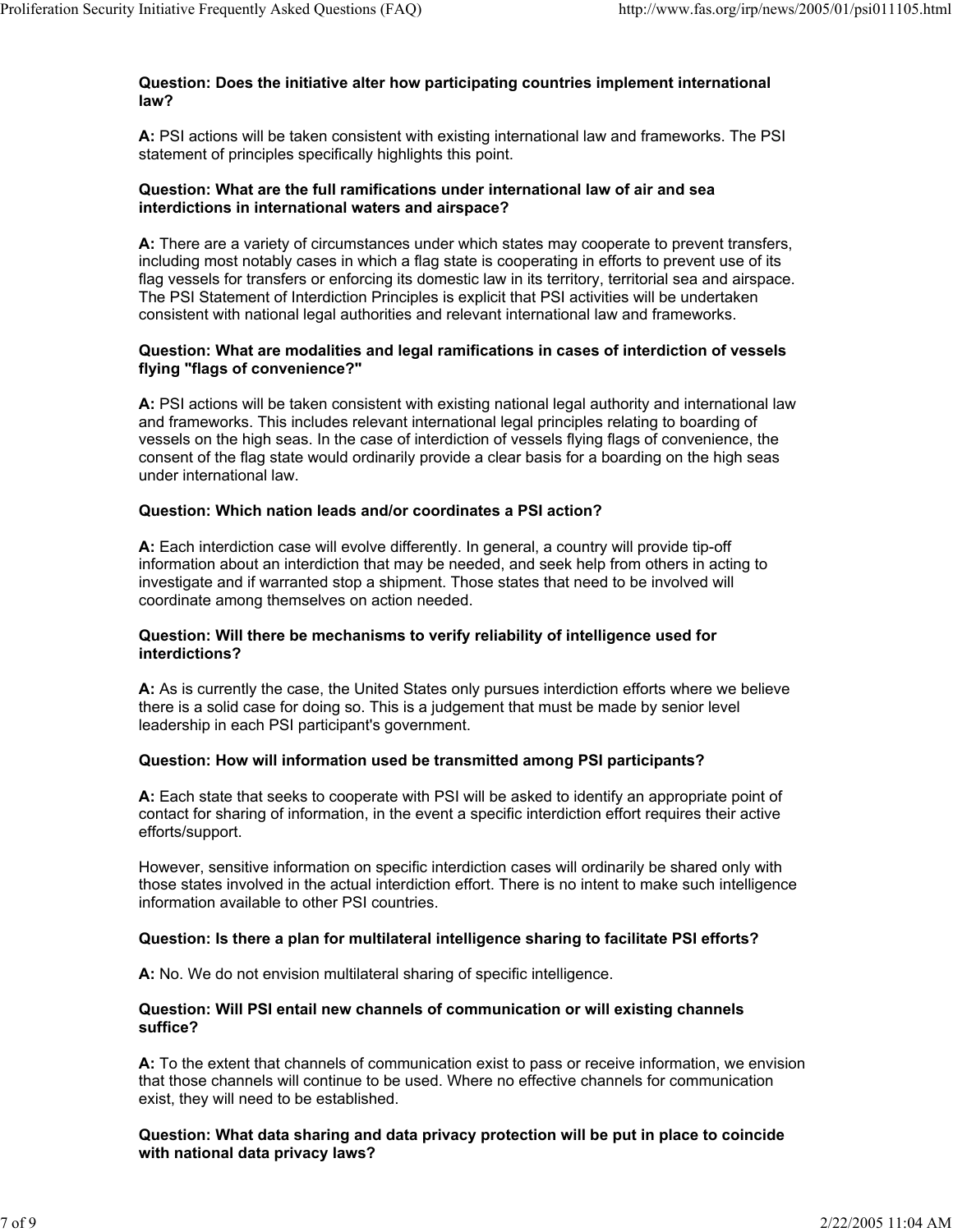**A:** The U.S. has not identified any such changes needed under our laws, though each state would, of course, be free to modify its own laws if it thought doing so was necessary.

## **Question: Will there be regular, organized meetings on PSI to raise policy issues of concern and refine details?**

**A:** The United States does not envision or support regular meetings of PSI participants. That said, it may be useful or necessary to have various PSI participating states meet periodically, at different levels and including regionally, to exchange information or to refine details about the initiative. In addition, the U.S. expects regular meetings of the operational expert group including regional meetings and activities.

# **Question: What is the definition of "good cause?"**

**A:** In cases involving suspected shipments of WMD-related items to states and non-state actors of proliferation concern, the SOP calls upon states to take action to board their flag vessels or deny transit rights to aircraft over its airspace at the request of other states and with "good cause shown". In responding to such a request, each state will of necessity need to decide for itself whether good cause has been shown; i.e., each state will need to decide for itself whether the information provided by the requesting state warrants acceding to the request.

# **Question: When and how are operational activities planned for the future?**

**A:** PSI operational activities - including training exercises and relevant workshops - evolve through discussions among respective nations' operational experts. In general, future training events are proposed at periodic Operational Experts meetings, and an exercise schedule promoting maximum, sustained participation is developed on a one-two year horizon.

# **Question: How will PSI efforts be funded?**

**A:** Each country will be responsible for funding its own efforts in support of the PSI. That said, the U.S. wants to make sure that countries have the capacity to take effective action, and would not rule out the possibility of offering assistance to certain countries to help them develop more effective law enforcement or other such capabilities in support of PSI action -just as the U.S. and other countries are already doing.

# **Question: Are provisions being made to provide technical assistance to countries that currently lack capabilities to contribute fully to PSI efforts?**

**A:** There are no formal provisions within PSI being made to provide training and assistance to countries in order to improve their capabilities to support PSI actions. That said, we would consider such requests on a bilateral basis in the context of existing assistance and cooperation programs.

#### **Question: What is the status of cargoes following seizure? How will determination on final disposition of seized cargoes be made?**

**A:** Disposition will depend on the precise circumstances of particular cases.

## **Question: What would be the step by step process of boarding and seizing vessels in international waters? Would flag states be consulted first? Would PSI participants offer blanket allowances boardings?**

**A:** Paragraph 4(c) of the PSI statement of principles specifically contemplates boardings based on consent. Different states could arrange modalities for providing that consent (e.g., on a case-by-case basis, on a blanket basis, or on some other basis) as they best see fit.

As with all PSI actions, ship boardings and seizures would be carried out in accordance with national legal authorities and international law and frameworks.

# **Question: Would non-PSI countries be subject to boardings and seizures?**